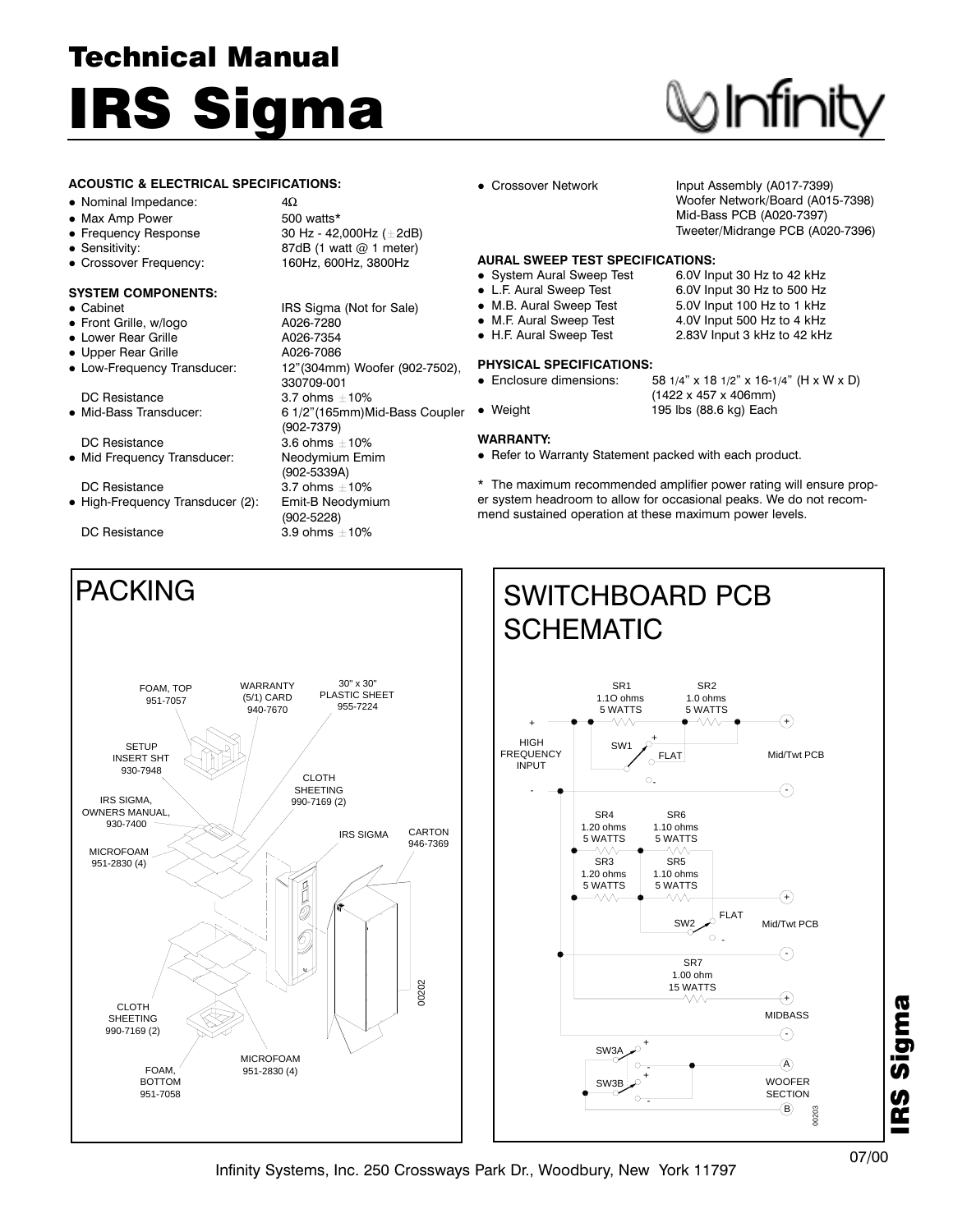### Technical Manual

IRS Sigma

# ) Infinity



Infinity Systems, Inc. 250 Crossways Park Dr., Woodbury, New York 11797 07/00